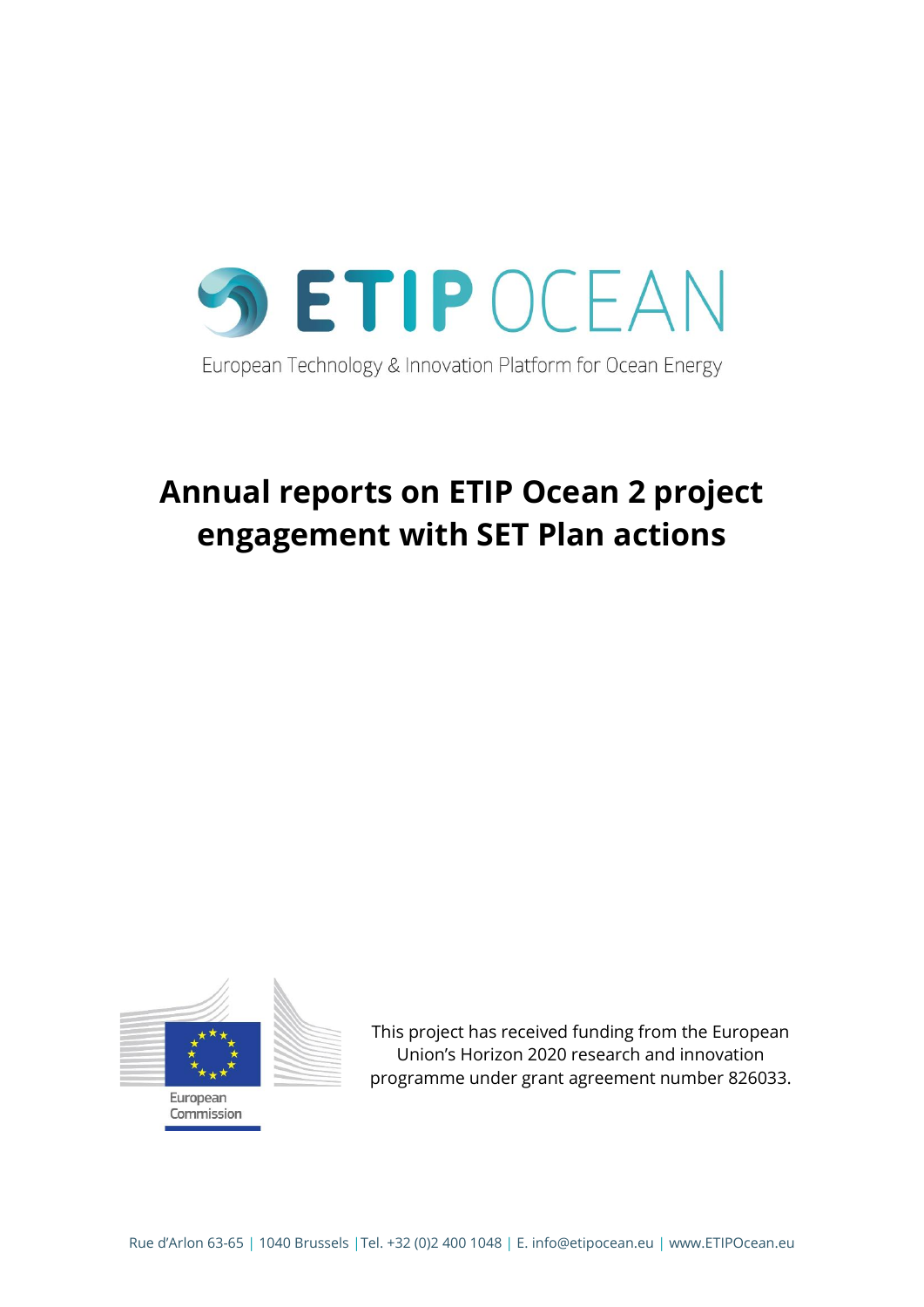

## Contents

| 1. |     |                                                                   |  |
|----|-----|-------------------------------------------------------------------|--|
|    | 1.1 |                                                                   |  |
|    | 1.2 |                                                                   |  |
|    | 1.3 |                                                                   |  |
|    | 1.4 |                                                                   |  |
| 2. |     |                                                                   |  |
|    | 2.1 |                                                                   |  |
|    | 2.2 |                                                                   |  |
|    | 2.3 |                                                                   |  |
|    | 2.4 |                                                                   |  |
|    | 2.5 | Annex III: Notes from SET-Plan Monitoring & Reporting Workshop 10 |  |
|    | 2.6 |                                                                   |  |
| 3. |     |                                                                   |  |
|    | 3.1 |                                                                   |  |
|    | 3.2 |                                                                   |  |
|    | 3.3 |                                                                   |  |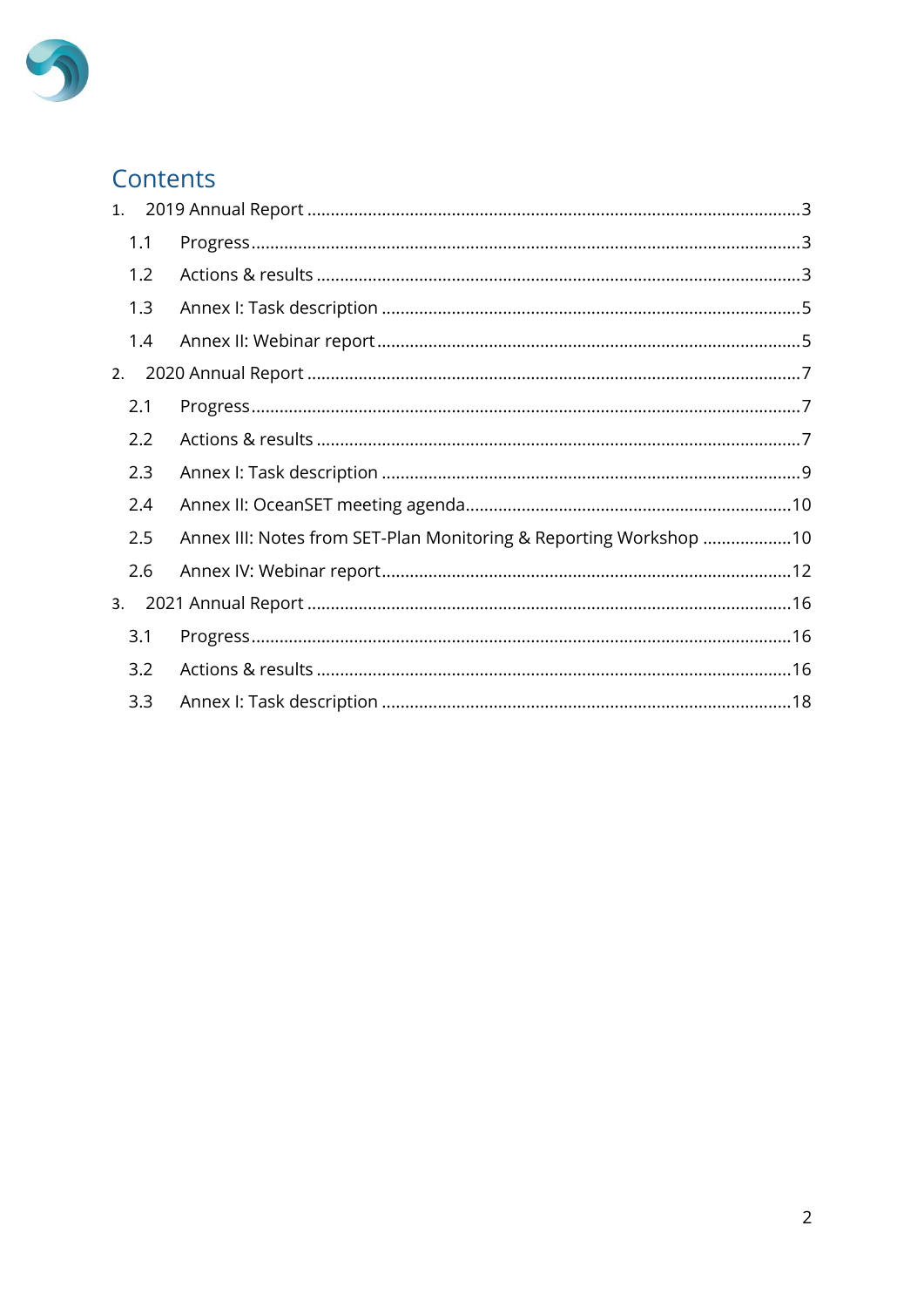

## <span id="page-2-0"></span>**1. 2019 Annual Report**

ETIP Ocean is the European Technology and Innovation Platform for Ocean Energy aiming at promoting ocean energy and supporting its path to industrialisation. In addition to facilitating knowledge sharing among industry stakeholders, ETIP Ocean supports the coordination of public and private stakeholders by acting as a bridge to the SET Plan Ocean Energy Working Group.

The objective of Work Package 5 is to ensure that ETIP Ocean supports the execution of the SET Plan Implementation Plan for Ocean Energy. This report describes the progress made and the actions carried out to reach that objective during the first year of the ETIP Ocean 2 project.

### <span id="page-2-1"></span>**1.1 Progress**

The work in Work Package 5 during the first year of the project has been carried out according to the original plan defined in the Grant Agreement. The plan for the continuation of the project is in line with what is described in the Grant Agreement. Some of the tasks might need further defining, because the project (OceanSET) to support the work of the SET Plan Ocean Energy Working Group was only initiated in March 2019. The person months dedicated for supporting the OceanSET project were performed under Work Package 5.

### <span id="page-2-2"></span>**1.2 Actions & results**

The tasks (see **Annex I** for the description) in Work Package 5 include participating in the SET Plan Implementation Plan Working Group meetings; gathering consolidated sectoral positions and structured information; responding to consultations; provision of specific advice where needed; informing the ocean energy sector about the work of SET Plan for Ocean Energy Working Group and facilitating participation of the sector in individual SET Plan Implementation Plan actions.

The actions performed under Work Package 5 strengthened the link between ETIP Ocean and the SET Plan Implementation Plan working group and ensured that the actions within ETIP Ocean are in line with the work of the Working Group.

The continuous liaison with the OceanSET project enabled efficient information sharing, which ensured consistency of the efforts in the two projects.

Participating in the wider SET Plan activities gave a good understanding of the progress of the whole SET Plan. It also allowed for ETIP Ocean to share updates with the wider SET Plan community and explore synergies with other sectors.

All actions ultimately contribute to achieving the SET Plan targets<sup>1</sup> for ocean energy.

<sup>1</sup> 10 ct€/kWh by 2030 for tidal and by 2035 for wave energy.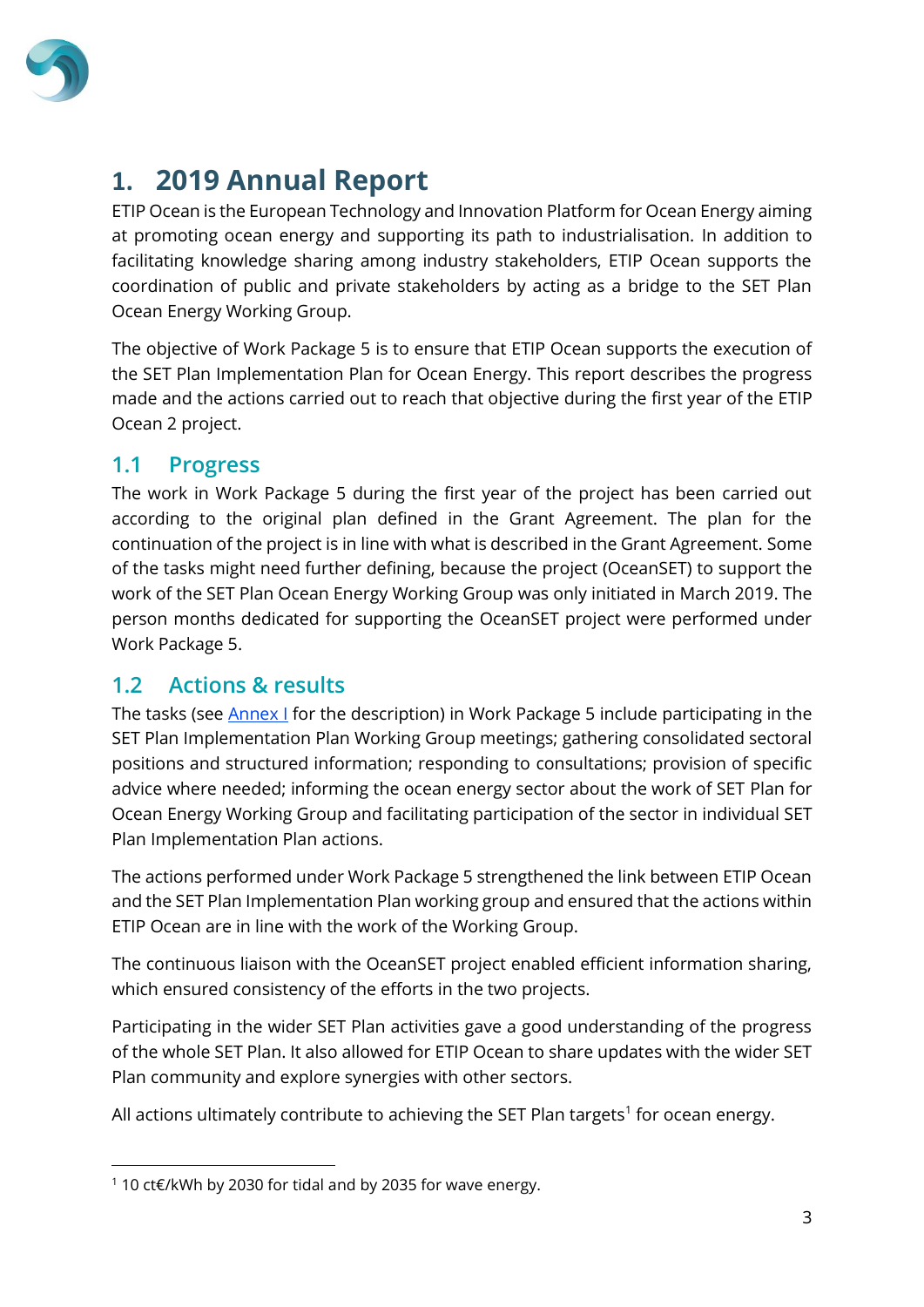

A short description of the work performed during 2019 to advance in the tasks is provided in the table below.

| <b>Related</b><br>task | <b>Description of action</b>                                                                                                                                                                 | <b>Outcome</b>                                                                                                                                              | <b>Date</b>         |
|------------------------|----------------------------------------------------------------------------------------------------------------------------------------------------------------------------------------------|-------------------------------------------------------------------------------------------------------------------------------------------------------------|---------------------|
| T5.3                   | OceanSET project partner calls<br>every 2 weeks                                                                                                                                              | <b>Ensured industry</b><br>remains an integrated<br>partner in Ocean SET<br>project and wider SET<br>Plan implementation.                                   | Continuously        |
| T5.3                   | Follow-up work for OceanSET -<br>e.g. review of documents for<br>quality control and sourcing<br>information for the project                                                                 | High quality documents<br>and comprehensive<br>information on the<br>sector to form<br>appropriate positions                                                | Continuously        |
| T5.2<br>T5.3           | Ensuring coordination between<br>OceanSET and ETIP activities -<br>e.g. budget figures in SRIA and<br>the Implementation Plan,<br>presentation of ETIP work at SET<br>Plan/OceanSET meetings | Improved alignment<br>between industry and<br>national/regional<br>authorities. More<br>coherent view of<br>sector's development +<br>next steps            | Continuously        |
| T5.1                   | Hosting and participating in<br>OceanSET kick-off meeting,<br>including support with logistics                                                                                               | Successful meeting,<br>clear action plan for<br>OceanSET project                                                                                            | 19-20 March<br>2019 |
| T5.4                   | Webinar for the SET Plan<br>Implementation Plan working<br>group on the GVA study (see<br><b>Annex II</b> for the webinar report)                                                            | Early engagement with<br>OceanSET will increase<br>quality of GVA study<br>and maximise its<br>impact upon<br>publication                                   | 9 July 2019         |
| T5.3                   | Support for organisation of<br>OceanSET event at OEE2019                                                                                                                                     | Successful meeting,<br>information sharing to<br>the sector                                                                                                 | September<br>2019   |
| T5.1                   | Attendance at SET Plan<br>Implementation Plan working<br>group meeting                                                                                                                       | Optimising sectoral<br>efforts, information<br>sharing, work plan for<br>OceanSET in 2020.<br>Correction of issue in<br>previous SET Plan<br>annual report. | 30 Sept 2019        |
| T5.3                   | Representing ocean energy at<br>Workshop on SET-Plan operation                                                                                                                               | Contacts with other SET<br>Plan sectors, profile-                                                                                                           | 11 June 2019        |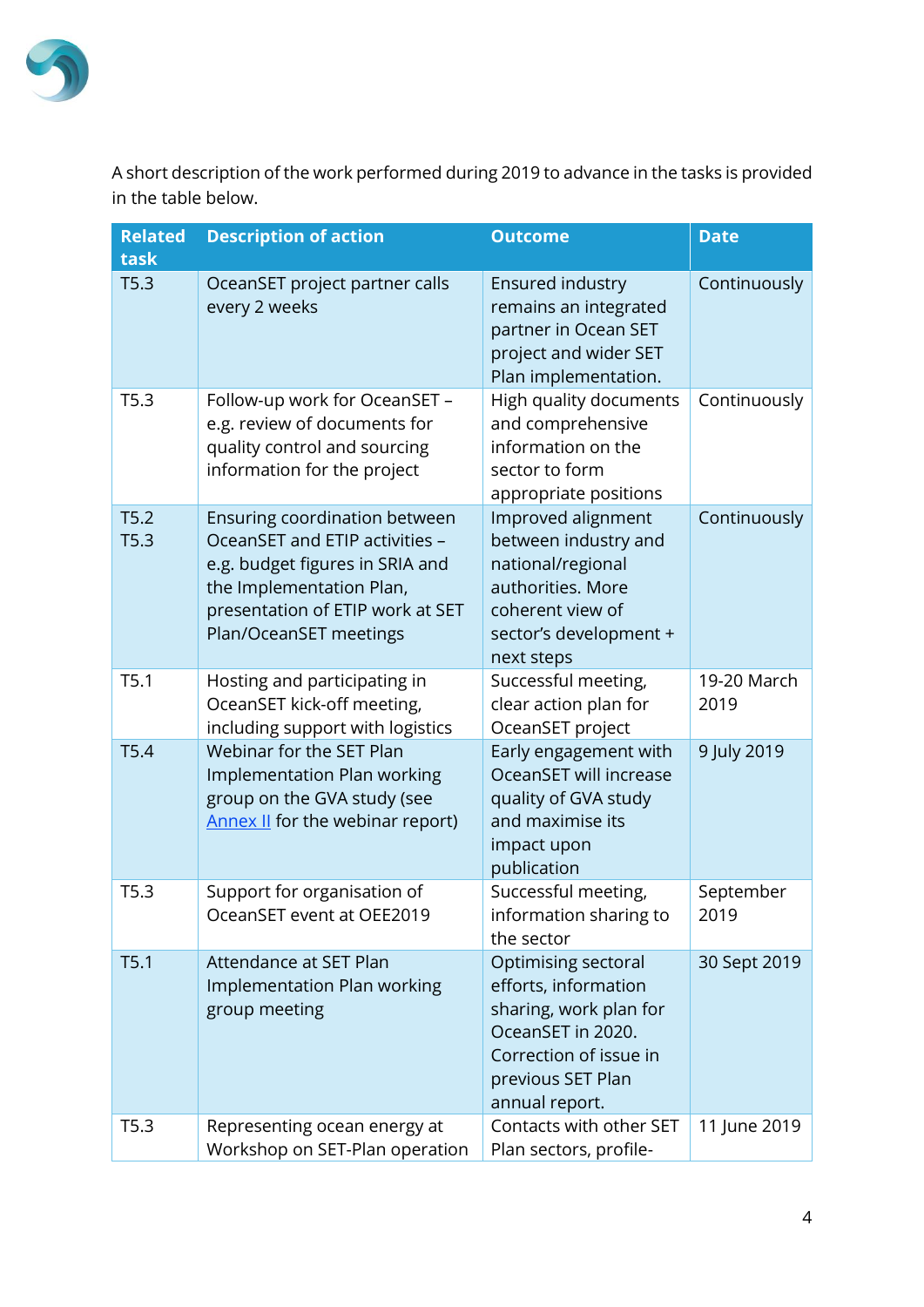

|                  |                                                      | raising, information<br>sharing                                                      |                    |
|------------------|------------------------------------------------------|--------------------------------------------------------------------------------------|--------------------|
| T5.3             | Participation at SET Plan<br>Conference in Bucharest | Contacts with other SET<br>Plan sectors, profile-<br>raising, information<br>sharing | 12-13 June<br>2019 |
| T <sub>5.3</sub> | Participation at SET Plan<br>Conference in Helsinki  | Contacts with other SET<br>Plan sectors, profile-<br>raising, information<br>sharing | 14-15 Nov<br>2019  |

## <span id="page-4-0"></span>**1.3 Annex I: Task description**

| <b>Task</b> | <b>Title</b>                                                                                                                                                          |
|-------------|-----------------------------------------------------------------------------------------------------------------------------------------------------------------------|
| WP5         | Support to the SET Plan Ocean Energy Implementation plan                                                                                                              |
| <b>T5.1</b> | Participation at SET Plan Ocean Energy Working Group meetings                                                                                                         |
| T5.2        | Inform the sector about the work of the SET Plan WG for Ocean Energy to facilitate<br>public-private cooperation                                                      |
| T5.3        | Gather consolidated sectoral positions and structured information and respond to the<br>consultations, provision of specific advice where needed                      |
| <b>T5.4</b> | Gather feedback from the SET Plan Working Group and Member States on the work of<br>WP2, 3, 4, 6 & 7 for the SRIA update and for the preparation of Strategic Roadmap |

## <span id="page-4-1"></span>**1.4 Annex II: Webinar report**

The SET Plan Implementation Plan working group was consulted on the GVA study methodology. The 'Gross Value Added' analysis will assess the economic impact of the ocean energy sector in Europe, based on growth scenarios. ETIP Ocean consortium wanted to make sure that the working group has the chance to input into the study.

The consultation was a done via a webinar. During the webinar, the study methodology was presented to the working group by University of Edinburgh.

#### **Webinar content**

- Overview of the GVA study
- Deployment Modelling
- Geographical Scope
- Leakage
- Intended Results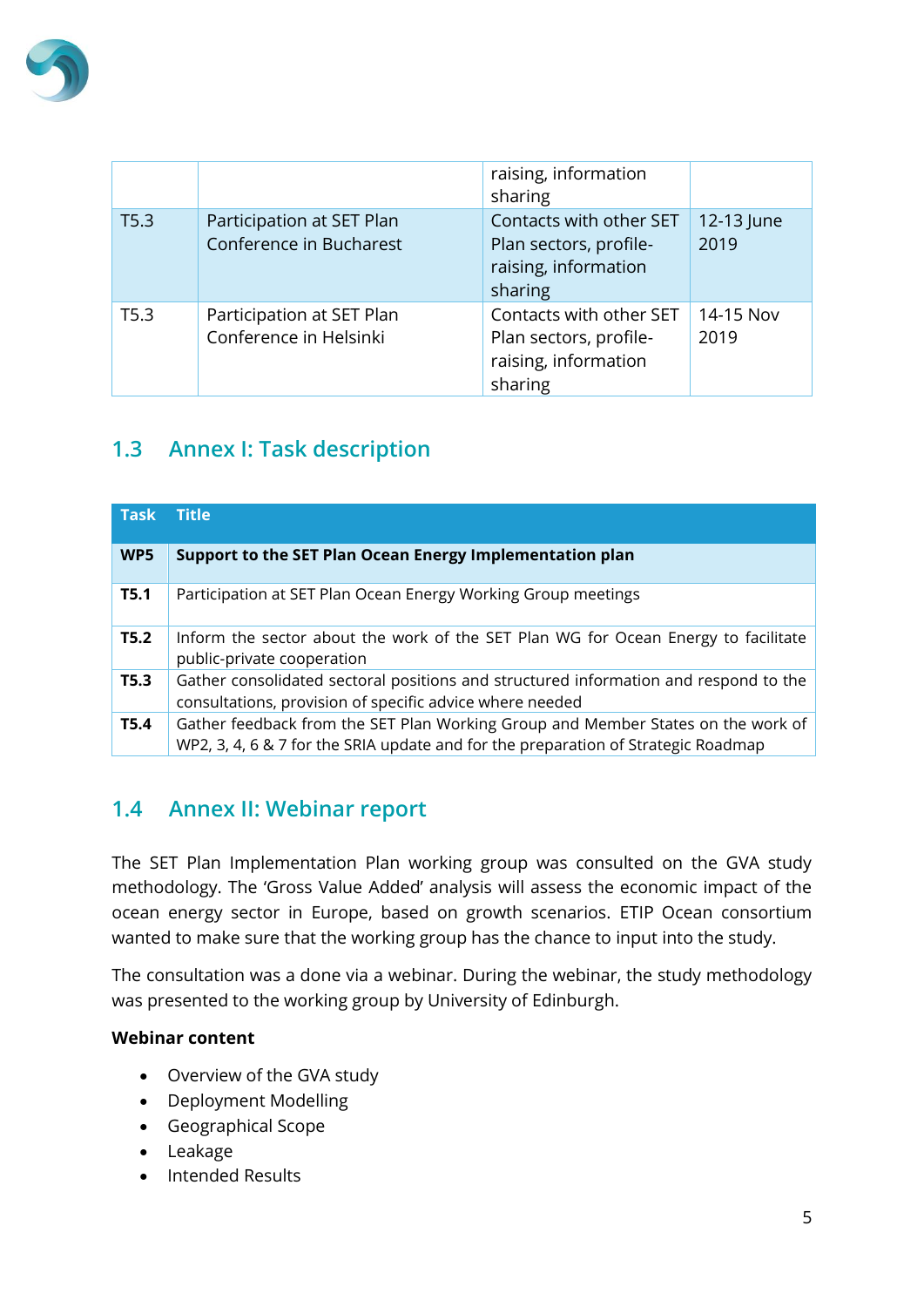

The webinar recording can be found here: [https://www.etipocean.eu/events/eurocentric](https://www.etipocean.eu/events/eurocentric-gva-study-detailed-approach-for-consultation/)[gva-study-detailed-approach-for-consultation/](https://www.etipocean.eu/events/eurocentric-gva-study-detailed-approach-for-consultation/)

The presentation slides can be found here: <https://www.etipocean.eu/assets/Uploads/GVA-Study-Approach-For-Consultation.pdf>

#### **Date and time**

9<sup>th</sup> of July 2019 10 am to 11 am CEST

#### **Presenters and registrants**

| Chair:     | Donagh Cagney, OEE                          |
|------------|---------------------------------------------|
| Presenter: | Charlotte Cochrane, University of Edinburgh |

#### Number of registrants: 8

| <b>Registrants</b> |           |
|--------------------|-----------|
| Yann-Hervé         | De Roeck  |
| Gordon             | Patterson |
| <b>Silvia</b>      | Martin    |
| <b>Irene</b>       | MacKay    |
| <b>Maria</b>       | Olsson    |
| <b>Declan</b>      | Meally    |
| Luisa              | Revilla   |
| Ana                | Andrade   |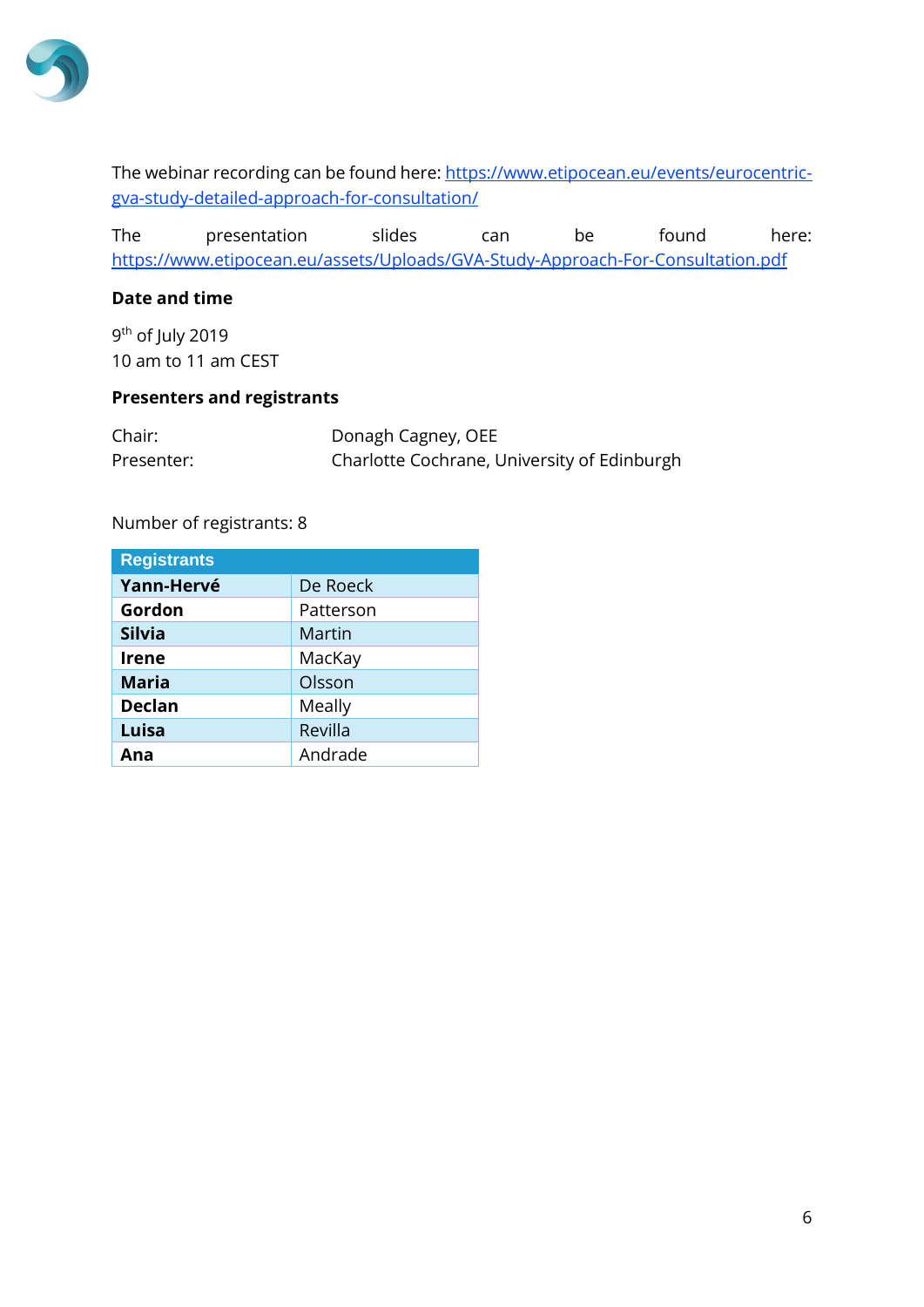

## <span id="page-6-0"></span>**2. 2020 Annual Report**

ETIP Ocean is the European Technology and Innovation Platform for Ocean Energy aiming at promoting ocean energy and supporting its path to industrialisation. In addition to facilitating knowledge sharing among industry stakeholders, ETIP Ocean supports the coordination of public and private stakeholders by acting as a bridge to the SET Plan Ocean Energy Working Group.

The objective of Work Package 5 is to ensure that ETIP Ocean supports the execution of the SET Plan Implementation Plan for Ocean Energy. This is done mainly by supporting the [OceanSET](oceanset.eu) project. This report describes the progress made and the actions carried out to reach that objective during the second year of the ETIP Ocean 2 project.

### <span id="page-6-1"></span>**2.1 Progress**

The work in Work Package 5 during the second year of the project has been carried out according to the original plan defined in the Grant Agreement. The plan for the continuation of the project is in line with what is described in the Grant Agreement.

## <span id="page-6-2"></span>**2.2 Actions & results**

The tasks (see **Annex I** for the description) in Work Package 5 include participating in the work of SET Plan Ocean Energy Working Group meetings; gathering consolidated sectoral positions and structured information; responding to consultations; provision of specific advice where needed; informing the ocean energy sector about the work of SET Plan for Ocean Energy Working Group and facilitating participation of the sector in individual SET Plan Implementation Plan actions.

The actions performed under Work Package 5 strengthened the link between ETIP Ocean and the SET Plan Implementation Plan working group and ensured that the actions within ETIP Ocean are in line with the work of the Working Group.

The continuous liaison with the OceanSET project enabled efficient information sharing, which ensured consistency of the efforts in the two projects.

Participating in the wider SET Plan activities gave a good understanding of the progress of the whole SET Plan. It also allowed for ETIP Ocean to share updates with the wider SET Plan community and explore synergies with other sectors.

All actions ultimately contribute to achieving the SET Plan targets<sup>2</sup> for ocean energy.

A short description of the work performed during 2020 to advance in these tasks is provided in the table below.

<sup>2</sup> 10 ct€/kWh by 2030 for tidal and by 2035 for wave energy.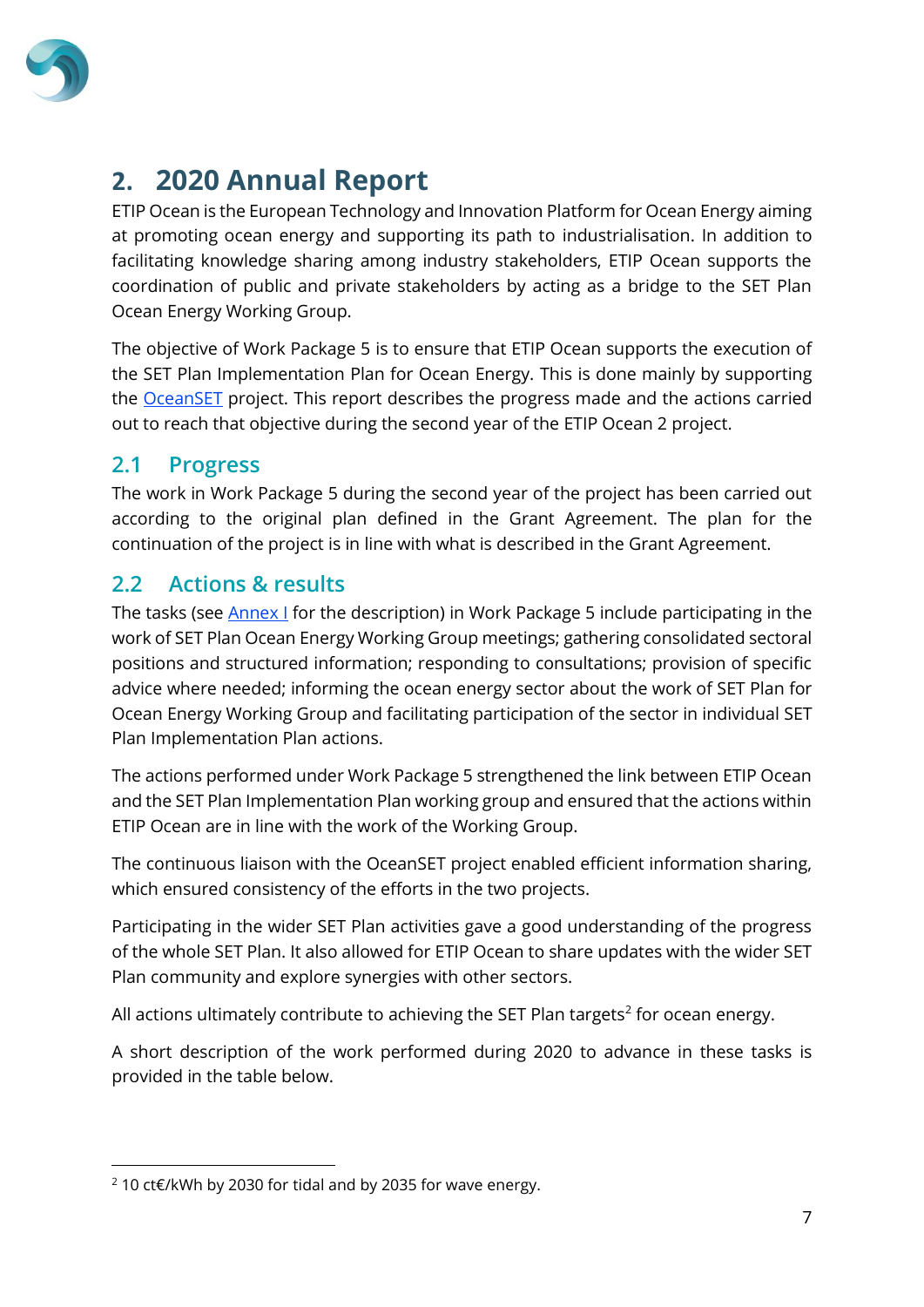

| <b>Related</b><br>task | <b>Description of action</b>                                                                                                       | <b>Outcome</b>                                                                                                                                          | <b>Date</b>         |
|------------------------|------------------------------------------------------------------------------------------------------------------------------------|---------------------------------------------------------------------------------------------------------------------------------------------------------|---------------------|
| T5.3                   | OceanSET project partner calls<br>every 2 weeks                                                                                    | Ensured industry<br>remains an<br>integrated partner in<br>Ocean SET project<br>and wider SET Plan<br>implementation.                                   | Continuously        |
| T5.3                   | Follow-up work - e.g. review of<br>documents for quality control and<br>sourcing information for the project                       | High quality<br>documents and<br>comprehensive<br>information on the<br>sector to form<br>appropriate<br>positions                                      | Continuously        |
| T5.2<br>T5.3           | Ensuring coordination between<br>OceanSET and ETIP activities - e.g.<br>presentation of ETIP work at SET<br>Plan/OceanSET meetings | Improved alignment<br>between industry<br>and<br>national/regional<br>authorities. More<br>coherent view of<br>sector's<br>development + next<br>steps. | Continuously        |
| T5.2                   | Circulating OceanSET Newsletter to<br>the ETIP Ocean mailing list                                                                  | Informing the sector<br>about the work of<br>the SET Plan IWG to<br>facilitate public-<br>private cooperation                                           | 17 January<br>2020  |
| T5.1                   | Participation in the OceanSET<br>meeting in Dublin and presentation<br>of the SRIA (see agenda in <b>Annex II</b> )                | Optimising sectoral<br>efforts, information<br>sharing. More<br>coherent view of<br>sector's<br>development + next<br>steps.                            | 6 February<br>2020  |
| T5.4                   | Consultation of the SET Plan Imp<br>Working Group on the SRIA via<br>email                                                         | Improved alignment<br>between industry<br>and<br>national/regional<br>authorities. More<br>coherent view of<br>sector's                                 | 12 February<br>2020 |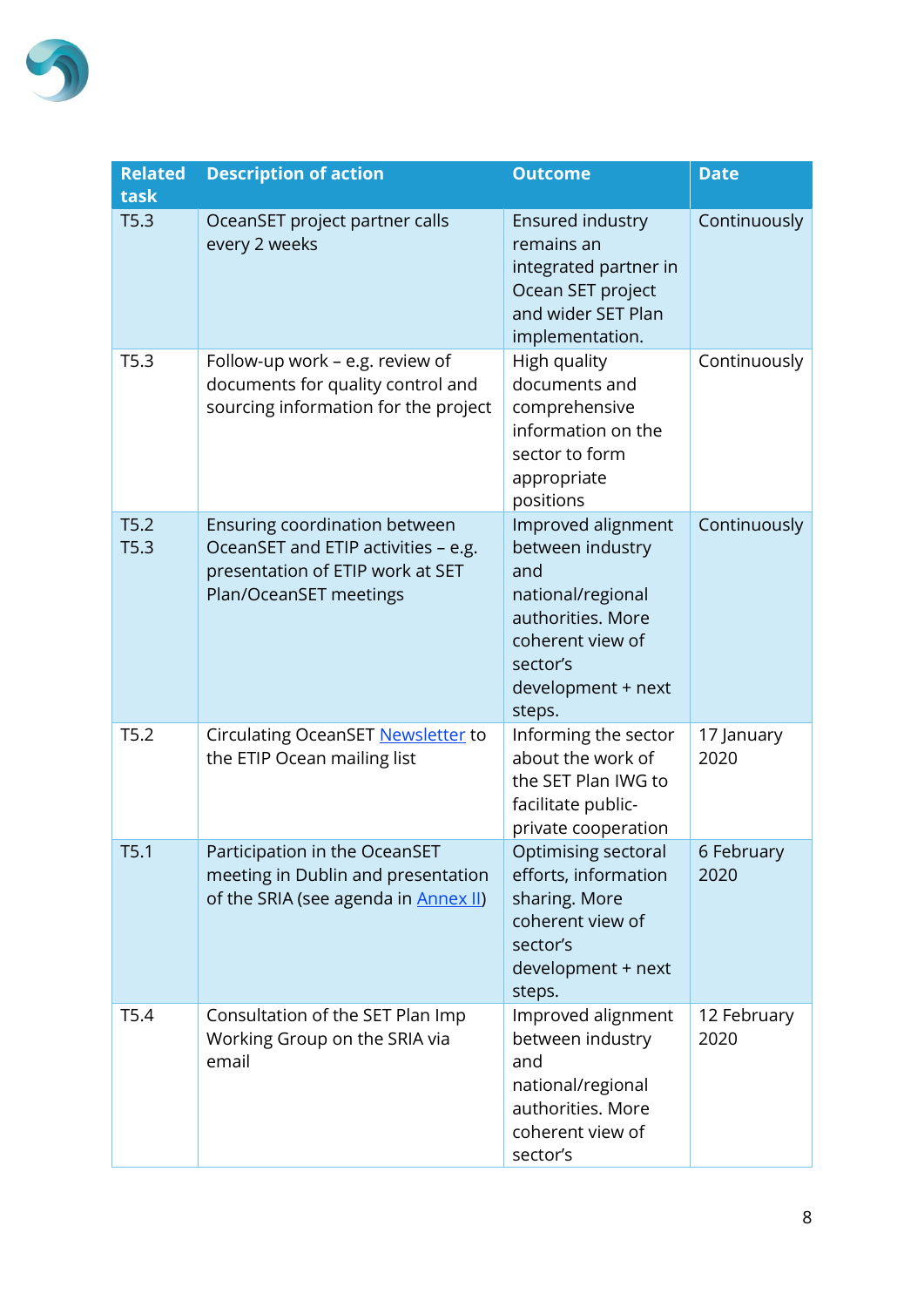

|      |                                                                                                            | development + next<br>steps.                                                                                                                  |                         |
|------|------------------------------------------------------------------------------------------------------------|-----------------------------------------------------------------------------------------------------------------------------------------------|-------------------------|
| T5.1 | SET Plan Monitoring & Reporting<br>Workshop (see notes in <b>Annex III)</b>                                | Improved reporting<br>on the progress of<br>the Implementation<br>Plans, representing<br>the specific needs of<br>the ocean energy<br>sector. | 27 February<br>2020     |
| T5.2 | Organising a webinar to<br>disseminate the results of the<br>OceanSET annual report                        | Informing the sector<br>about the work of<br>the SET Plan IWG to<br>facilitate public-<br>private cooperation                                 | 7 May 2020              |
| T5.1 | SET Plan IWG meeting                                                                                       | Optimising sectoral<br>efforts, information<br>sharing.                                                                                       | 21<br>September<br>2020 |
| T5.3 | <b>ETIP Ocean Steering Committee</b><br>chair's participation in the virtual<br><b>SET Plan Conference</b> | Contacts with other<br>SET Plan sectors,<br>profile-raising,<br>information sharing.                                                          | 24<br>November<br>2020  |
| T5.3 | Support for organisation of<br>OceanSET event at OEE2020                                                   | Successful meeting,<br>information sharing<br>to the sector.                                                                                  | 1 December<br>2020      |

## <span id="page-8-0"></span>**2.3 Annex I: Task description**

| <b>Task</b> | <b>Title</b>                                                                                                                                                          |
|-------------|-----------------------------------------------------------------------------------------------------------------------------------------------------------------------|
| WP5         | Support to the SET Plan Ocean Energy Implementation plan                                                                                                              |
| <b>T5.1</b> | Participation at SET Plan Ocean Energy Working Group meetings                                                                                                         |
| T5.2        | Inform the sector about the work of the SET Plan WG for Ocean Energy to facilitate<br>public-private cooperation                                                      |
| T5.3        | Gather consolidated sectoral positions and structured information and respond to the<br>consultations, provision of specific advice where needed                      |
| <b>T5.4</b> | Gather feedback from the SET Plan Working Group and Member States on the work of<br>WP2, 3, 4, 6 & 7 for the SRIA update and for the preparation of Strategic Roadmap |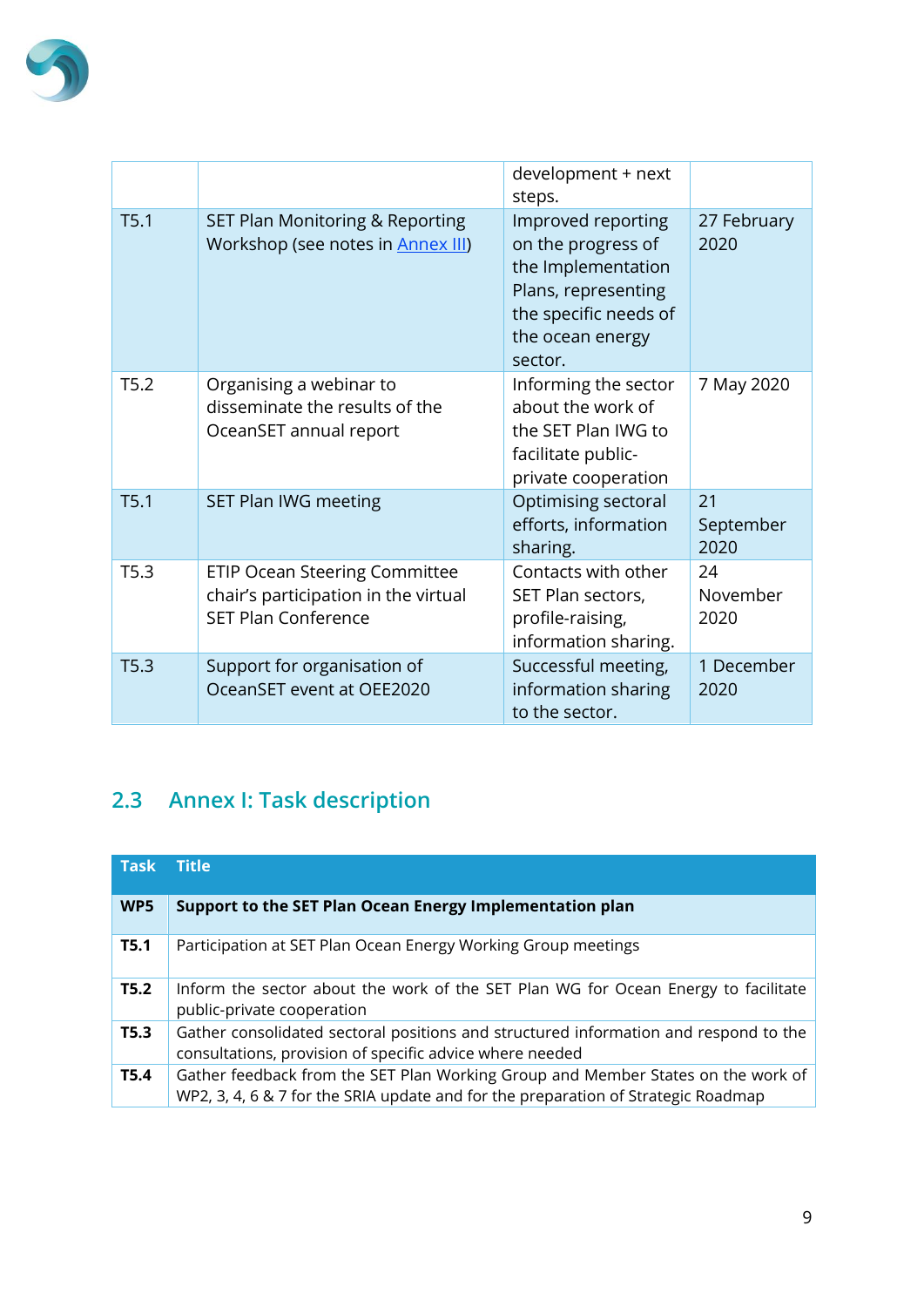

## <span id="page-9-0"></span>**2.4 Annex II: OceanSET meeting agenda**

### **OceanSET Proposed Agenda**

*Location: SEAI offices, Dublin*

*Date & Time: 2-5pm, 6th Feb 2020*

Agenda:

1.30pm – 2pm: Light lunch in SEAI

2.00 – 3.00pm: Review of OceanSET progress and;

- Outcome of the mapping and analysis from the data gathered (SEAI)
- Outcome of the gap analysis from the data gathered (WES)
- Outcome of the monitoring and review from the data gathered (DGEG)
- 3.00pm 3.30pm: Partners to set out and agree what's going into the Annual report
- 3.30pm 4.00pm: Communication and dissemination
	- Strategic look at links with SETPlan IWG and others
	- Dissemination and communication plan for 2020 (FEM)
- 4.30 5.00pm: ETIP 'Strategic Research + Innovation Agenda' (OEE/EUDIN)

## <span id="page-9-1"></span>**2.5 Annex III: Notes from SET-Plan Monitoring & Reporting Workshop**

## SET-Plan Monitoring & Reporting Workshop **27/02/2020**

#### Meeting notes

**The objective of the meeting was to review the pilot reporting exercise of 2019 that evaluates the progress of the Implementation Plans, and identify areas that need improvement.** 

*General comments from IWG representatives:*

• Level of investment, investment needs and impact of projects should be considered in the reporting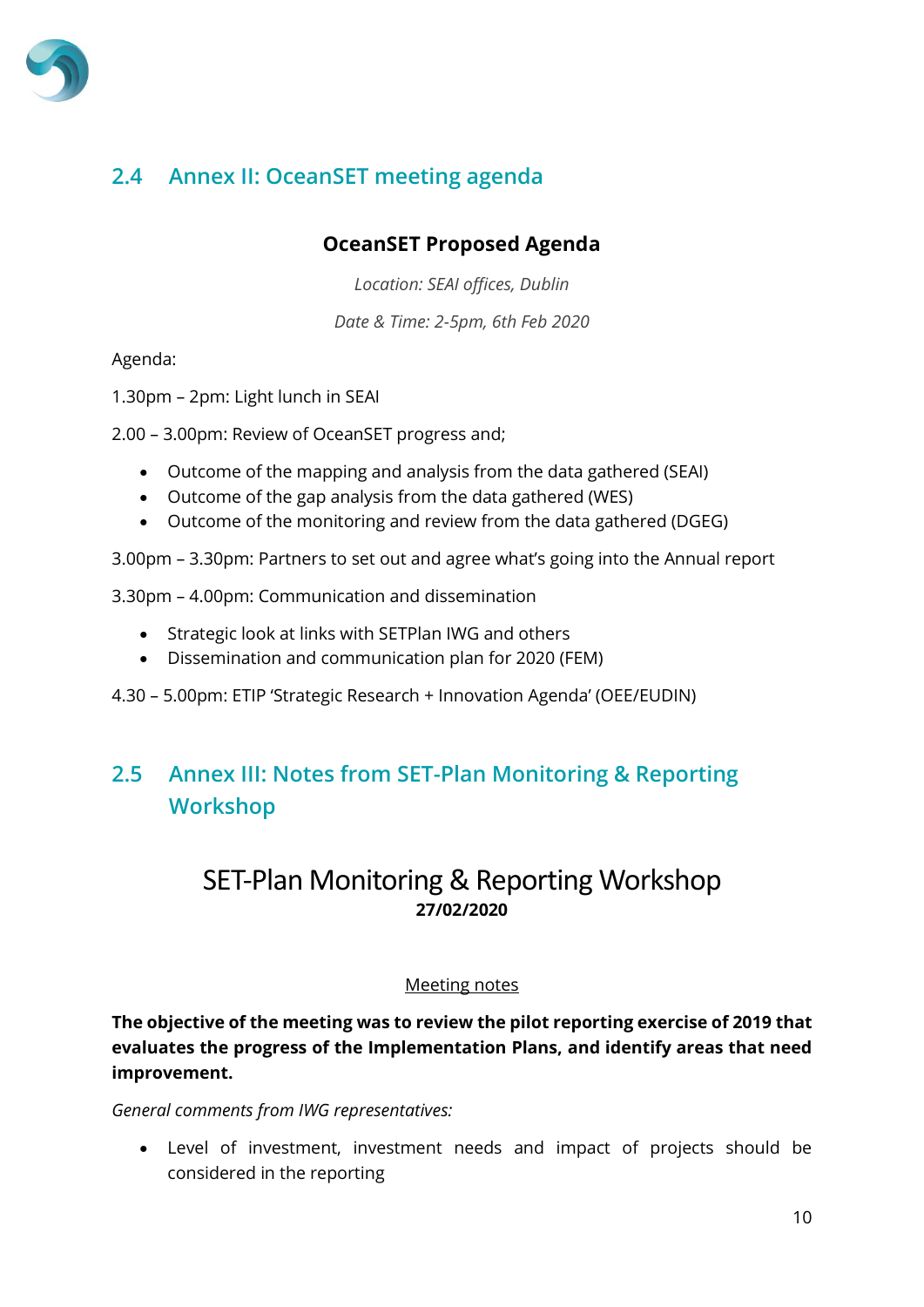

- Comparison between IWG activities is challenging, because respondents might have understood the questions in different ways
- It is challenging to categorise a project in just one discipline. This might cause double counting
- The role of the SET Plan in helping achieving the European Green Deal goals should be highlighted in the 2020 report, in order to showcase the relevance of the SET Plan.
- Joint Programming Platforms (ERA-Nets) were considered an important support structure to implement the SET Plan. They will be included in the SET Plan Implementation Landscape. This will also provide a more transparent environment that can foster further collaborations.

#### *Summary of the discussion on the review of the questionnaire:*

#### **Implementation plan and targets**

It is hard to assess why targets might need revision. It is suggested to include a top-down list of reasons for revision (already met, unrealistic…) with a comment section. The nature of barriers could also be included (political, technological barriers etc.). It is suggested to ask about ways of how these barriers will be addressed.

#### **Working Group organisation and structure**

Not relevant for the 2019 submission.

#### **Ongoing R&I projects**

It can be challenging to determine, what is meant by *relevant projects.* If all projects are included, the list can be very long. However, if only the most impactful projects are included, the total budget doesn't reflect the reality. It is suggested to add a question on the success of the project and the level of private investment.

#### **Progress and prioritisation of activities**

No comments.

#### **Future R&I programme calls**

It is suggested to include a question on policies, directives, communications etc. related to R&I in energy.

#### **Policies and measures (optional)**

If the question is optional, many replies cannot be expected. It is suggested to remove the optionality but add: "If you do not have this information, you may ignore this question".

#### **Synergies with other Implementation Plans**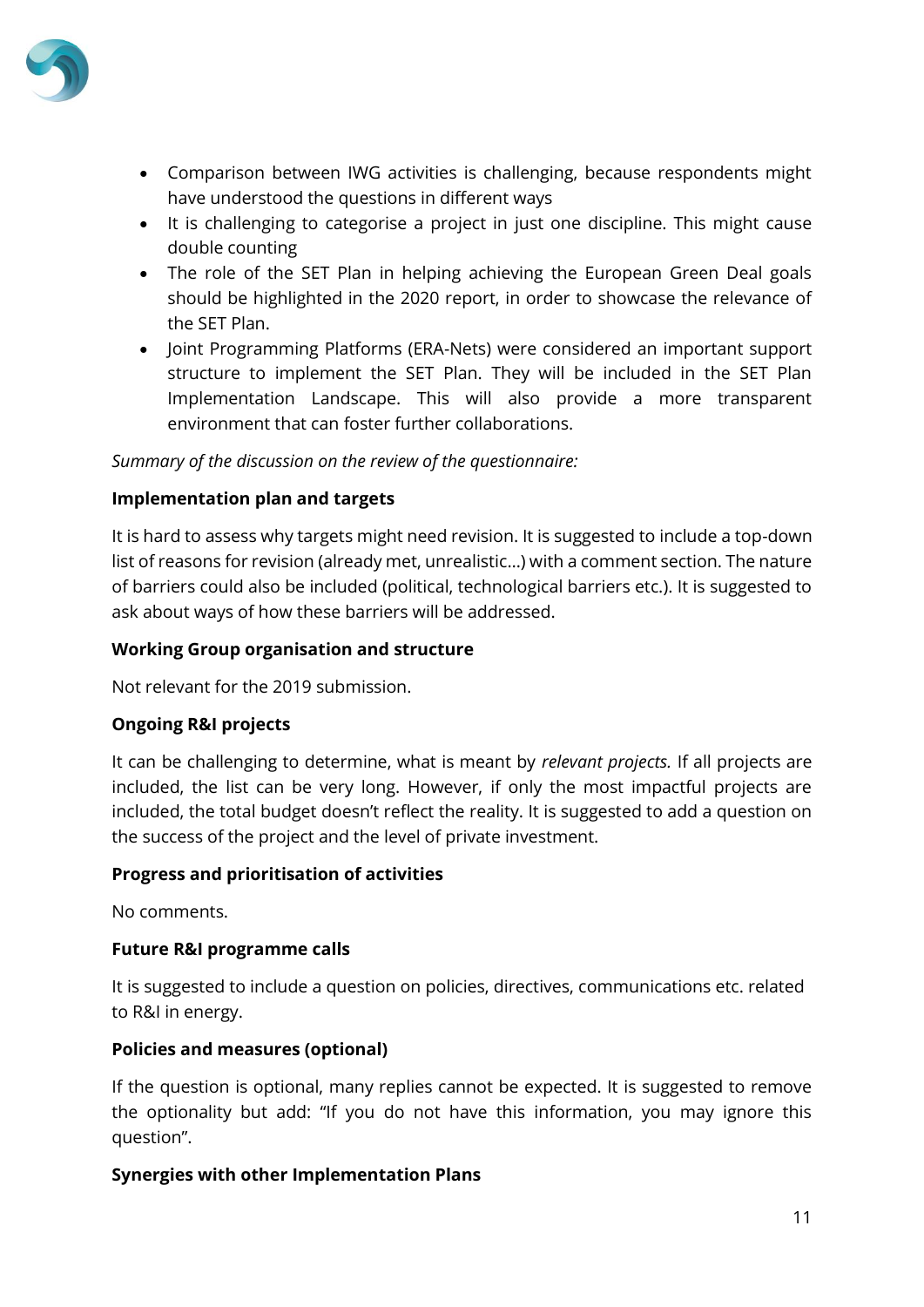

The wording of the question is misleading. 'Critically important' can be interpreted in different ways. It is suggested to divide this question into two:

- 1. Do you have collaboration with other IPs?
- 2. Would you like to collaborate and with whom?

#### **Synergies beyond the SET Plan**

No comments.

#### **Additional suggestions for monitoring**

No comments.

*Next steps:*

- March 2020 draft questionnaire shared with IWGs
- April 2020 questionnaires finalised for IWGs inputs
- 15 July 2020 IWG inputs sent to SETIS
- October 2020 SETIS first draft
- November 2020 SET Plan Conference in Berlin

#### <span id="page-11-0"></span>**2.6 Annex IV: Webinar report**

#### **ETIP Ocean & OceanSET webinar: Ocean energy progress in Europe**

#### **Date and time**

7<sup>th</sup> of May 2020 11 am to 12 am CET

#### **Presenters and participants**

Chair: Lotta Pirttimaa, OEE

Presenters: Kelly Cayocca, France Energies Marines Patricia Comiskey, SEAI Tim Hurst, WES

Ruairi MacIver, WES

Number of participants: 156

#### **Topic**

The **[OceanSET](http://www.oceanset.eu/)** project provides support to ocean energy implementation in order to achieve the SET Plan targets. It helps to paint a clear picture of the ocean energy sector's development across Europe.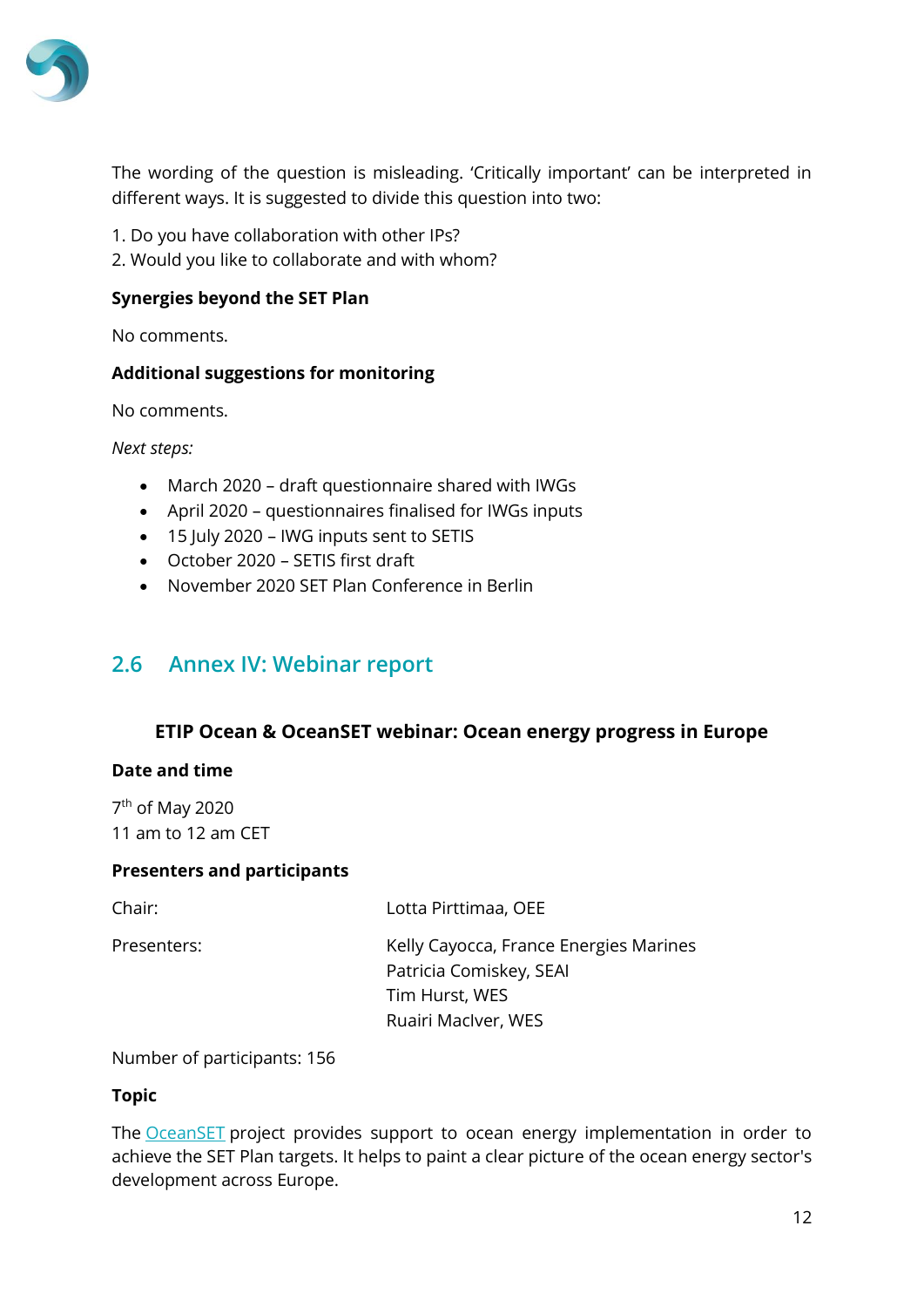

This webinar provides an update on the ocean energy sector, based on recent information on costs, technologies, revenue support and other facts across European countries as presented in the first annual report produced by the OceanSET project.

The webinar recording can be found here: [https://www.etipocean.eu/events/etip-ocean](https://www.etipocean.eu/events/etip-ocean-and-oceanset-webinar-ocean-energy-progress-in-europe/)[and-oceanset-webinar-ocean-energy-progress-in-europe/](https://www.etipocean.eu/events/etip-ocean-and-oceanset-webinar-ocean-energy-progress-in-europe/)

The presentation slides can be found here: <https://www.etipocean.eu/assets/Uploads/200507-oceanset-webinar.pdf>

#### **Webinar findings**

#### *OceanSET survey*

The OceanSET methodology consists of four key stages:

- To gather information on the ocean energy sector across Europe survey
	- o General, technical, financial and environmental
- To compile and analyse the data collected from stakeholders and to conduct a gap analysis
- To assess the progress of the ocean energy sector by tracking key metrics and to consider other factors (identification of best practices, state-of-the-art…)
- To provide recommendations on the next steps required to progress the implementation of the SET Plan and suggest approaches to stimulate industry and research progress in key priority areas

The survey was laid out in two sections:

- Section 1 captured high-level information from Member States on their OE sector
- Section 2 gathered detailed information on developers who have devices with a TRL 7

Main findings:

- The mapping exercise shows that 6 out of 11 MS have an Ocean Energy Policy
- Developers identify "Increasing device reliability and survivability" as the development area.
- Unlike tidal stream, wave technology types that have reached TRL 7 or above does not show a clear front runner. The technology types are mixed between point absorbers, Oscillating water column, and others.
- Nearly all Member States (10 of 11) had test site facilities in their country.
- More detail should be sought during the next survey to get a better understanding of the gaps in the supply chain across Member States.

Challenges: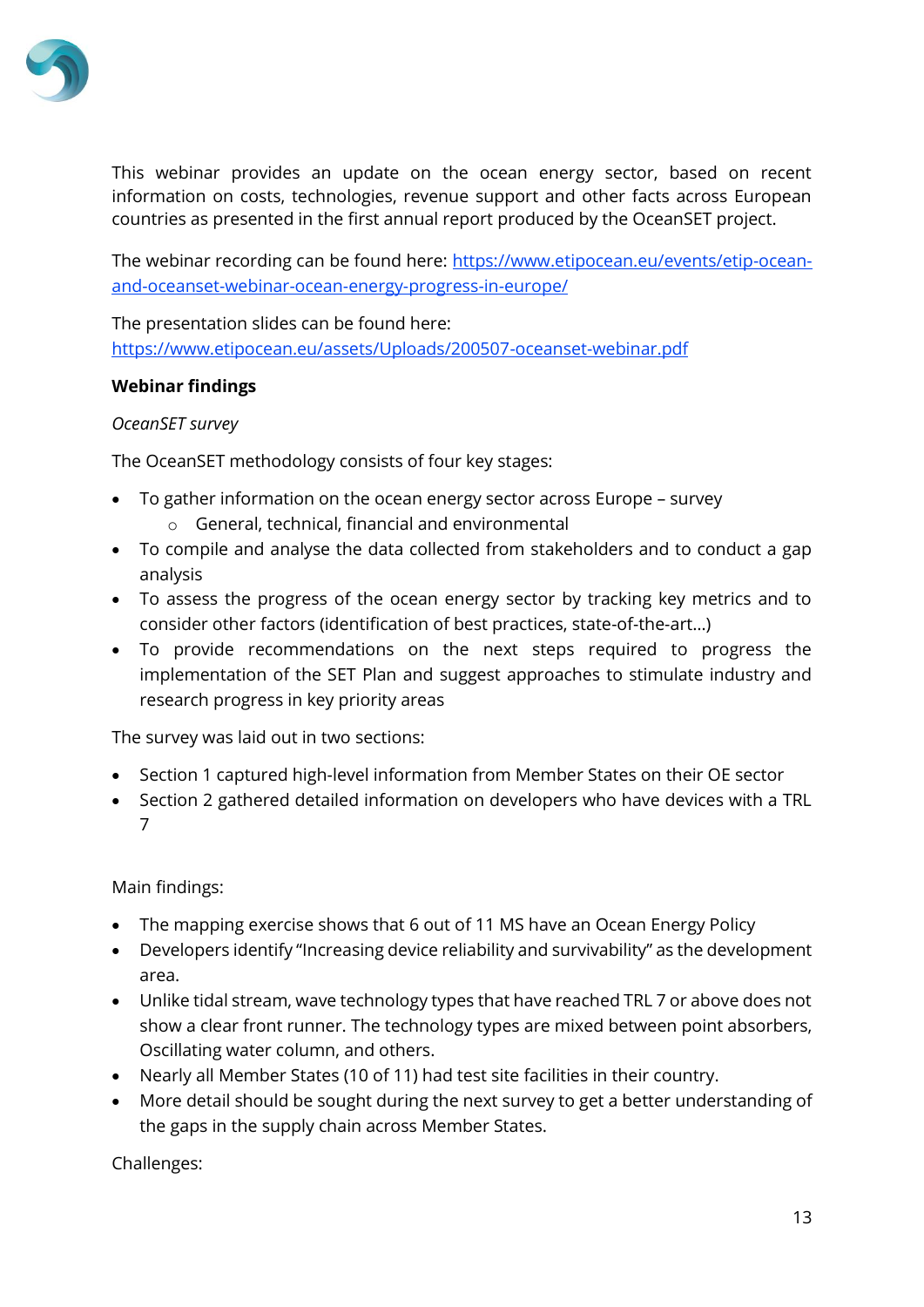

- There is difficulty in accessing accurate funding information and performance of technology
- Industry partners are reluctant to provide accurate information, although the data is anonymous

#### *Pre-commercial procurement for wave energy*

Previous challenges:

- Technology companies were often unable to raise funding
- Developers took too many technical risks demanded by funders
- Duplication of effort multiple developers creating their own components in isolation
- Lack of collaboration & sharing information

Pre-commercial procurement as a solution:

- Fund a number of potential suppliers simultaneously to develop early stage concepts that may provide solutions to the problem
- The best solutions go to the next stage, assessed against standards between each stage
- The funds can focus only on the technologies that meet the needs of the procurer

OceanSET Work Package 4:

- Task 4.1: Define the technical focus of a European PCP call on the basis of existing strategies – *completed* 
	- $\circ$  Reviewed strategies and priorities from Member States & regions, technology roadmaps and ETIP Ocean's SRA and SRIA
- Task 4.2: Define a consistent mechanism for financial interactions between EU, partner regions and beneficiaries – *completed*
- Task 4.3: Define specific technology areas, development stages, and key activities to be supported. Identify metrics for stage gate evaluation – *ongoing*
- Task 4.4: Develop and document the processes for evaluation, selection, monitoring and management of programme calls and stage gates – *ongoing*

Proposed Technology Priority Areas:

- Scaled prototype testing Progression to open water testing of utility-scale generation technology at an appreciable scale with functional subsystems, demonstrating performance in representative and then operational wave climates, i.e. between TRL 5 and 7.
- Technology for off-grid applications Product development for the blue economy sectors – Lower power requirements (a few hundred watts to a few hundred kilowatts) allow for smaller designs and faster design cycle iteration.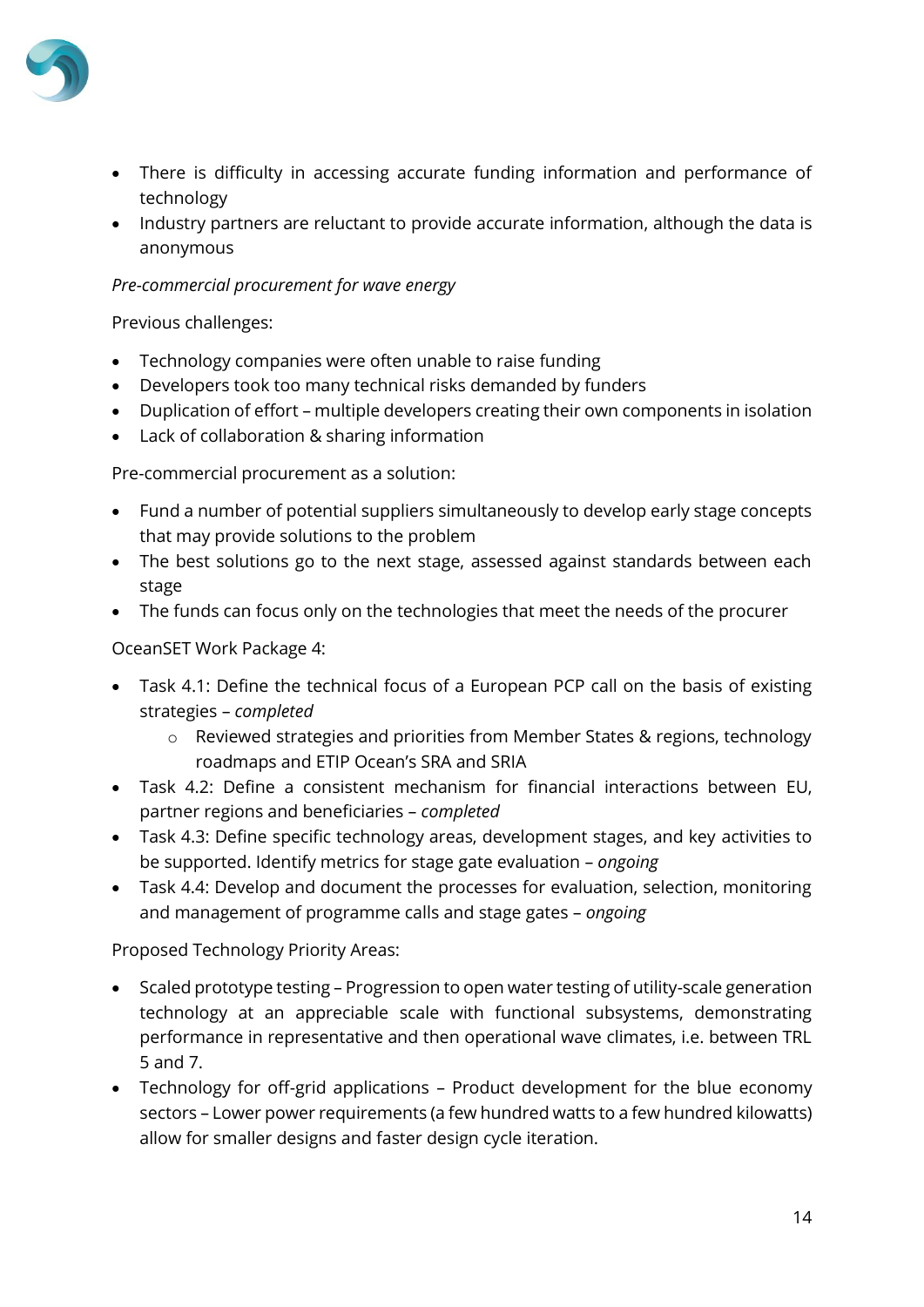

• Mooring and anchoring systems – Improved mooring and anchoring concepts to provide a cost-effective subsystem in a wide range of seabed conditions and permit rapid installation and removal operations through improvements in connection and disconnection techniques.

Currently there are many procurers across Europe all looking at different interpretations of the challenges – the PCP will bring them together and nominate a lead procurer for a streamlined process.

#### *Q&A*

- A carrot approach rather than a stick approach is preferred for collecting information, so obliging developers to provide data in exchange of public funds is not encouraged. OceanSET prefers to work with the developers to gather the required data and confirm that it will remain confidential.
- The technology developers were asked the percentage of how much was private and public investment. The information was not complete, and this needs to be addressed in this year's survey.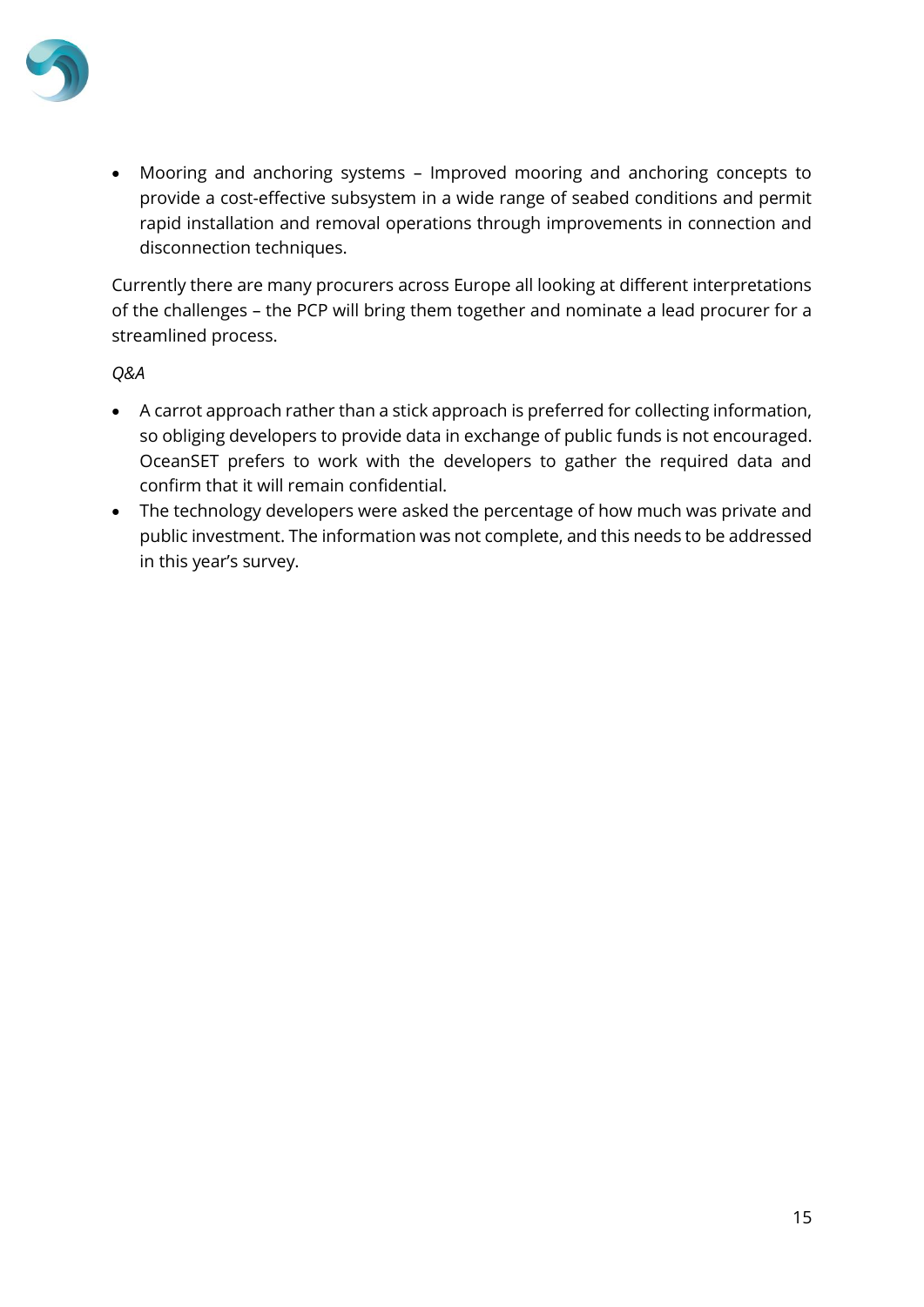

## <span id="page-15-0"></span>**3. 2021 Annual Report**

ETIP Ocean is the European Technology and Innovation Platform for Ocean Energy aiming at promoting ocean energy and supporting its path to industrialisation. In addition to facilitating knowledge sharing among industry stakeholders, ETIP Ocean supports the coordination of public and private stakeholders by acting as a bridge to the SET Plan Ocean Energy Working Group.

The objective of Work Package 5 is to ensure that ETIP Ocean supports the execution of the SET Plan Implementation Plan for Ocean Energy. This is done mainly by supporting the [OceanSET](file://///srv16/EU-OEA/EC%20Projects/ETIP%20Ocean%202/WP%205%20-%20SET%20Plan/Annual%20engagement%20reports/2021%20Annual%20engagement%20report/oceanset.eu) project. This report describes the progress made and the actions carried out to reach that objective during the third year of the ETIP Ocean 2 project.

### <span id="page-15-1"></span>**3.1 Progress**

The work in Work Package 5 during the third year of the project has been carried out according to the original plan defined in the Grant Agreement.

## <span id="page-15-2"></span>**3.2 Actions & results**

The tasks (see **Annex I** for the description) in Work Package 5 include participating in the work of SET Plan Ocean Energy Working Group meetings; gathering consolidated sectoral positions and structured information; responding to consultations; provision of specific advice where needed; informing the ocean energy sector about the work of SET Plan for Ocean Energy Working Group and facilitating participation of the sector in individual SET Plan Implementation Plan actions.

The actions performed under Work Package 5 strengthened the link between ETIP Ocean and the SET Plan Implementation Plan working group and ensured that the actions within ETIP Ocean are in line with the work of the Working Group.

The continuous liaison with the OceanSET project enabled efficient information sharing, which ensured consistency of the efforts in the two projects.

Participating in the wider SET Plan activities gave a good understanding of the progress of the whole SET Plan. It also allowed for ETIP Ocean to share updates with the wider SET Plan community and explore synergies with other sectors.

All actions ultimately contribute to achieving the SET Plan targets<sup>3</sup> for ocean energy.

A short description of the work performed during 2020 to advance in these tasks is provided in the table below.

<sup>3</sup> 10 ct€/kWh by 2030 for tidal and by 2035 for wave energy.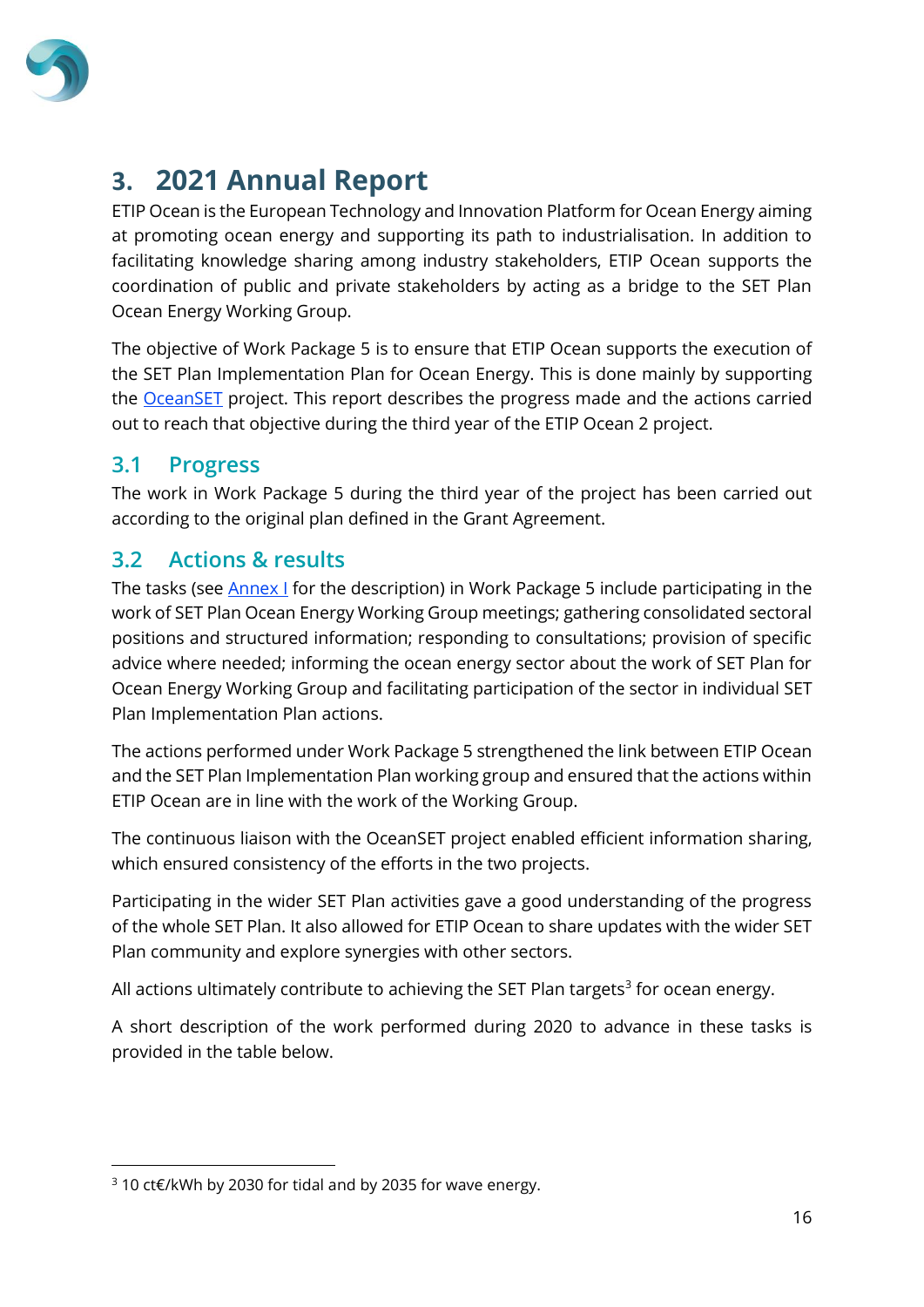

| <b>Related</b><br>task | <b>Description of action</b>                                                                                                                                                                               | <b>Outcome</b>                                                                                                                                          | <b>Date</b>  |
|------------------------|------------------------------------------------------------------------------------------------------------------------------------------------------------------------------------------------------------|---------------------------------------------------------------------------------------------------------------------------------------------------------|--------------|
| T5.3                   | OceanSET project partner calls<br>every 2 weeks                                                                                                                                                            | Ensured industry<br>remains an<br>integrated partner in<br>Ocean SET project<br>and wider SET Plan<br>implementation.                                   | Continuously |
| T5.3                   | Follow-up work - e.g. review of<br>documents for quality control and<br>sourcing information for the project                                                                                               | High quality<br>documents and<br>comprehensive<br>information on the<br>sector to form<br>appropriate<br>positions                                      | Continuously |
| T5.2<br>T5.3           | Ensuring coordination between<br>OceanSET and ETIP activities - e.g.<br>presentation of ETIP work at SET<br>Plan/OceanSET meetings                                                                         | Improved alignment<br>between industry<br>and<br>national/regional<br>authorities. More<br>coherent view of<br>sector's<br>development + next<br>steps. | Continuously |
| T5.2                   | Circulating OceanSET Newsletter to<br>the ETIP Ocean mailing list                                                                                                                                          | Informing the sector<br>about the work of<br>the SET Plan IWG to<br>facilitate public-<br>private cooperation                                           | 8 February   |
| T5.3                   | Presentation at the SET Plan<br>Steering Group meeting (about the<br>EU offshore renewables strategy)                                                                                                      | Contacts with other<br>SET Plan sectors,<br>profile-raising,<br>information sharing.                                                                    | 6 May 2021   |
| T5.2                   | Organising a webinar to<br>disseminate the results of the<br>OceanSET annual report                                                                                                                        | Informing the sector<br>about the work of<br>the SET Plan IWG to<br>facilitate public-<br>private cooperation                                           | 26 May 2021  |
| T5.1                   | Extensive involvement in the<br>revision of SET Plan Implementation<br>Plan for ocean energy. Participation<br>in meetings, provision of supporting<br>data, extensive writing of text of the<br>new Plan. | An approved revised<br><b>SET Plan</b><br><b>Implementation Plan</b><br>for ocean energy<br>(pending publication                                        | Q3-Q4 2021   |